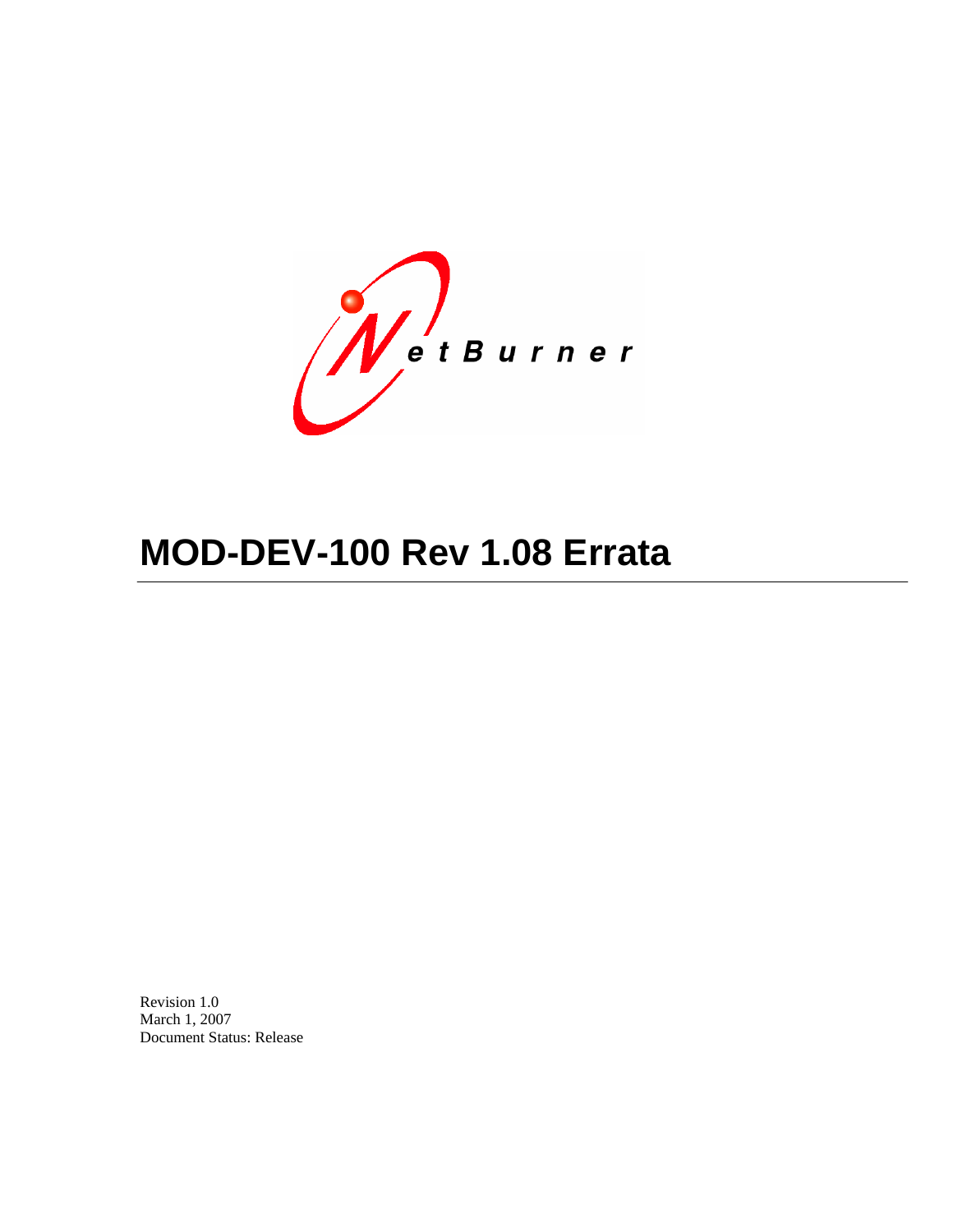## <span id="page-1-0"></span>**Table of Contents**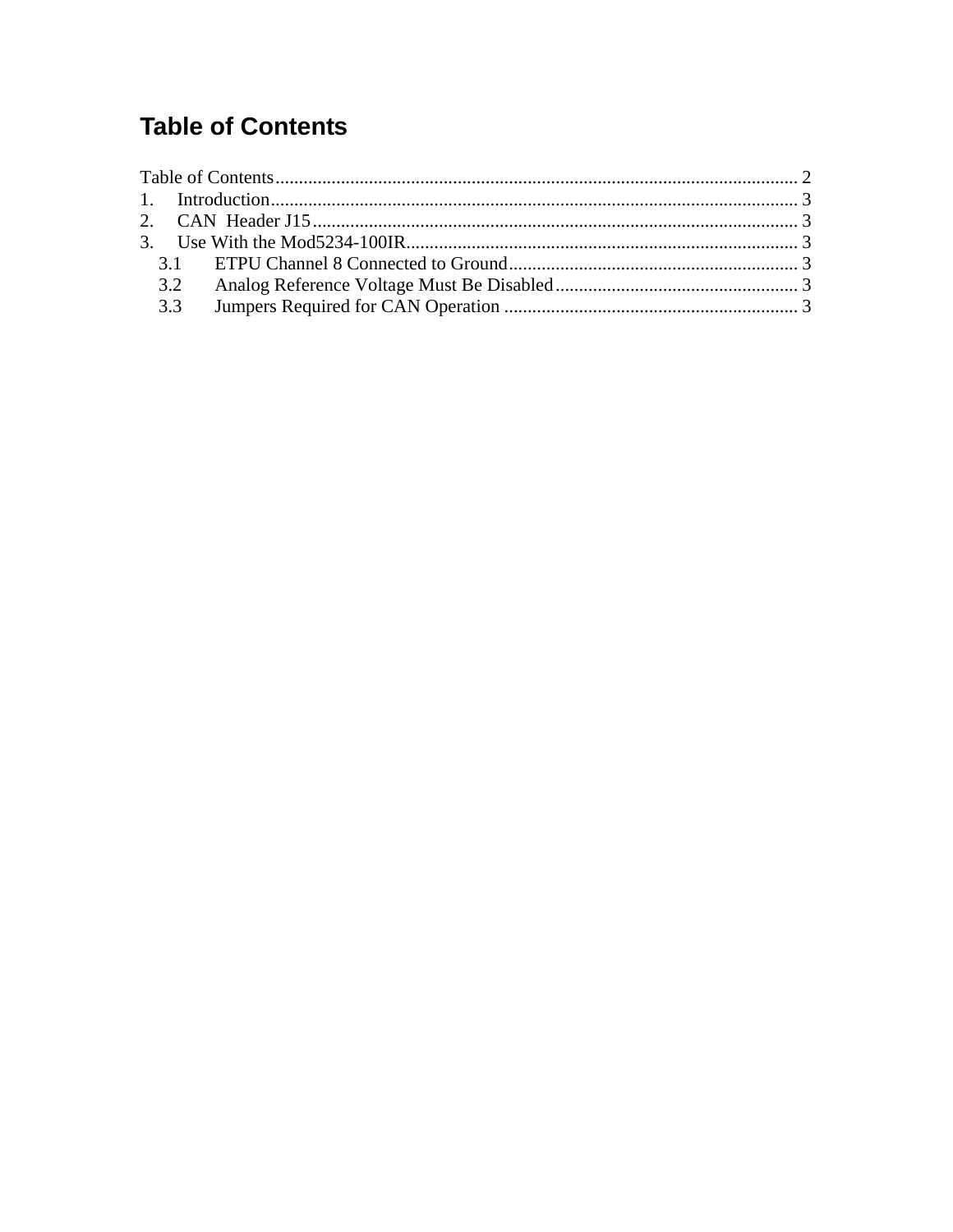### <span id="page-2-0"></span>**1. Introduction**

This document contains errata information for the NetBurner MOD-DEV-100 development/carrier board. The MOD-DEV-100 is used in development kit with the following modules: Mod5234, Mod5270, Mod5272 and Mod5282. The peripheral features of each module vary, therefore some functions on the MOD-DEV-100 do not apply to every development kit. For example, the Mod5282 has analog-to-digital capability, and can make use of the passive filter locations on the MOD-DEV-100.

## **2. CAN Header J15**

The silkscreen labels for CANH and CANL are reversed.

## **3. Use With the Mod5234-100IR**

The Mod5234-100IR has an ETPU peripheral and corresponding signals that require the following considerations.

#### *3.1 ETPU Channel 8 Connected to Ground*

The MOD-DEV-100 grounds J2 pin 14, which is a ground pin on all modules except the Mod5234. The result is that ETPU channel 8 will be connected to digital ground.

#### *3.2 Analog Reference Voltage Must Be Disabled*

The Mod5234 is not 5V tolerant. The 5V reference used for the Mod5282 must be disabled by removing jumper JP9.

#### *3.3 Jumpers Required for CAN Operation*

Revision 1.08 of the MOD-DEV-100 carrier board has the inputs to the CAN transceiver routed for the MOD5282, which does not have the same CAN pin locations as the MOD5234. A selectable jumper will be added in the next revision to handle this situation, but there is a work-around that can be made to the 1.08 development board.